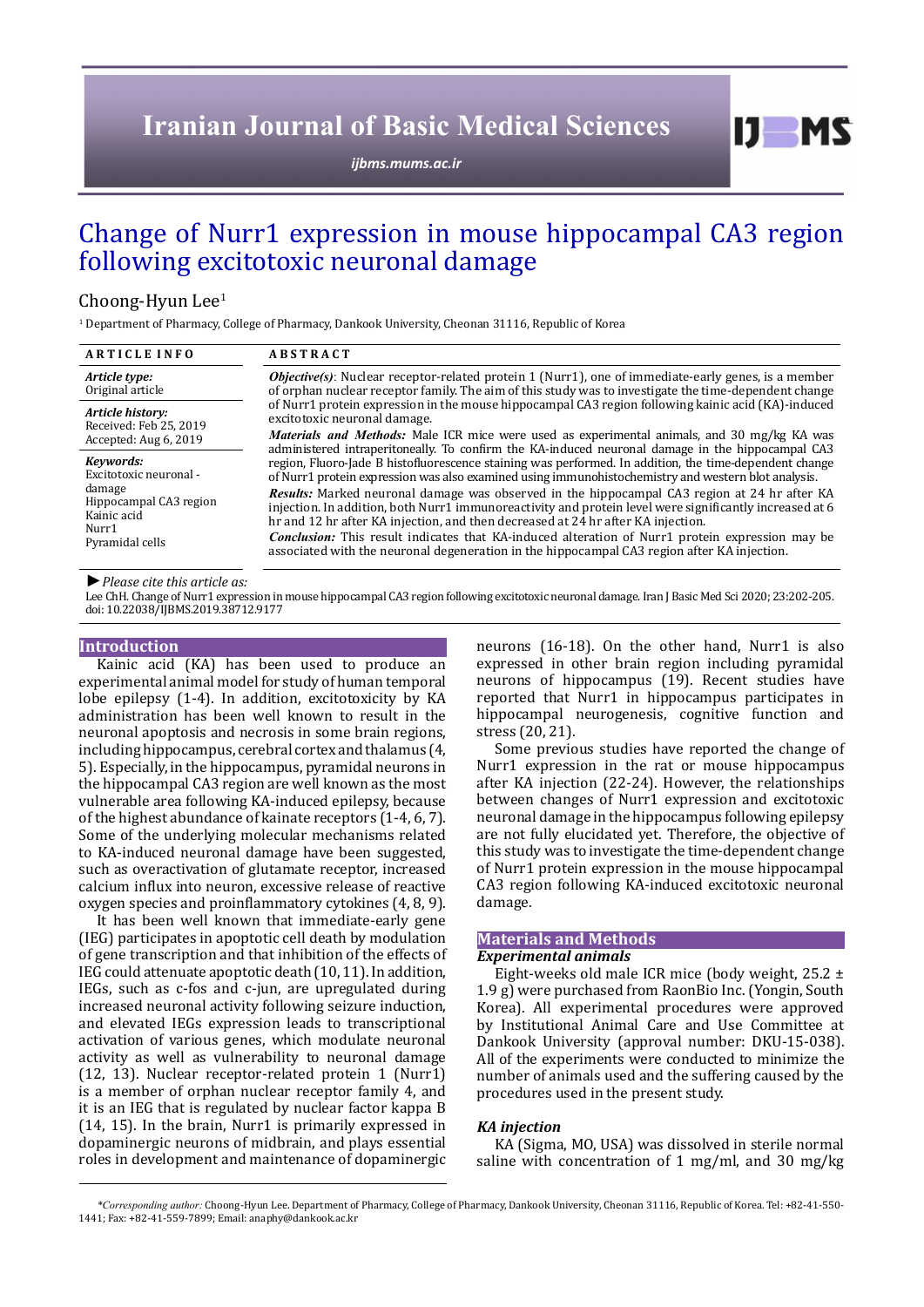KA was administered intraperitoneally. Dose of KA was selected based on the methods and results of the previous study (1). In case of death of experimental animals after KA injection, additional animals were added.

#### *Tissue processing*

Mice of control and pilocarpine-treated groups (n = 6 at each point in time) were sacrificed at designated times (6, 12 and 24 hr after KA injection). For the histological analysis, animals were anesthetized with zoletil 50 (60 mg/kg, Virbac, Carros, France) and perfused transcardially with 4% paraformaldehyde in 0.1 M phosphate-buffer. The brain tissues were removed and serially sectioned with a cryostat (Leica, Wetzlar, Germany) into 30-μm coronal sections.

#### *Fluoro-Jade B histofluorescence staining*

To confirm the KA-induced neuronal damage in the hippocampal CA3 region at 24 hr after KA injection, Fluoro-Jade B (F-J B) histofluorescence staining was performed according to the method of the previous studies (1, 3). In brief, the sections were first immersed in a solution containing 1 % sodium hydroxide in 80 % alcohol, and followed in 70 % alcohol. They were then transferred to a solution of 0.06 % potassium permanganate, and transferred to a 0.0004 % F-J B (Histochem, Jefferson, AR) staining solution. After washing, the sections were examined using an epifluorescent microscope (Carl Zeiss, Göttingen, Germany) with blue (450-490 nm) excitation light and a barrier filter.

### *Immunohistochemistry for Nurr1*

According to the method of the previous studies (1-3), immunohistochemical staining for Nurr1 was performed using the hippocampal sections from experimental groups. In brief, the sections were incubated with rabbit anti-Nurr1 (1:100, Thermo Scientific, Waltham, MA, USA) and subsequently exposed to biotinylated goat anti-rabbit IgG and streptavidin peroxidase complex (1:200, Vector, Burlingame, CA). And, they were visualized by 3,3'-diaminobenzidine (Sigma, MO, USA).

To quantitatively analyze Nurr1 immunoreactivity, five sections per animal were selected with 180-μm interval, and digital images of the hippocampal CA3 region were observed and captured with Axio Imager 2 microscope (Carl Zeiss, Germany) equipped with a digital camera (Axiocam, Carl Zeiss). According to the method of a previous study (25), digital images were calibrated into an array of 512 X 512 pixels corresponding to a tissue

area of 140 X 140 μm, and the mean immunoreactivity of Nurr1 in pyramidal neurons of the hippocampal CA3 region was measured by a 0-255 gray scale system. After the background density was subtracted, a ratio of the relative immunoreactivity (RI) of image file was calibrated as % using Adobe Photoshop version 8.0 and then analyzed using NIH Image 1.59 software. A ratio of the RI was calibrated as %, with the control-group designated as 100%.

### *Western blot analysis for Nurr1*

To examine changes in Nurr1 protein level in the hippocampus after KA treatment, western blot analysis for Nurr1 was performed according to the method of a previous study (26, 27). In brief, the animals in all experimental groups (n=5 at each point in time) were sacrificed at designated times (6, 12 and 24 hr after KA injection), and their brains were removed. The brains were then serially and transversely cut into 400  $\mu$ m thickness sections using a vibratome (Leica Camera AG, Wetzlar, Germany). Subsequently, the hippocampal CA3 region was dissected with a surgical blade. The tissues were homogenized and centrifuged, and then the supernatants were used for western blot analysis. Rabbit anti-Nurr1 (1:150, Thermo Scientific) or mouse anti-β-actin (1:2,000, Sigma) was used as a primary antibody. After scanning the result of the western blot analysis, densitometric analysis of Western blot bands was performed using Image J 1.46 software (National Institutes of Health, Bethesda, MD, USA), to measure relative optical density (ROD). Ratios of the ROD of each experimental group were represented as %, with control-group designated as 100 %.

#### *Statistical analysis*

The data shown here represent the means±SEM. Differences of the means among the groups were statistically analyzed by analysis of variance (ANOVA) with a *post hoc* Bonferroni's multiple comparison test. Statistical significance was considered at *P*<0.05.

#### **Results**

## *KA-induced mortality and neuronal damage in hippocampal CA3 region*

In the KA-group, 18/51 animals died within 6 hr after 30 mg/kg KA injection; therefore, KA-induced mortality was 35.3 % in this study.

In the control-group, no F-J B positive cells were observed in the hippocampal CA3 region (Figure 1A).



**Figure 1.** Fluoro-Jade B (F-J B) histofluorescence staining in the hippocampal CA3 region of the control- and kainic acid (KA)-groups at 24 hr after KA injection. Many F-J B positive cells (arrow) are detected in the stratum pyramidale (SP) of the CA3 region in the KA-group. SO: stratum oriens, SR: stratum radiatum. Scale Bar = 200 µm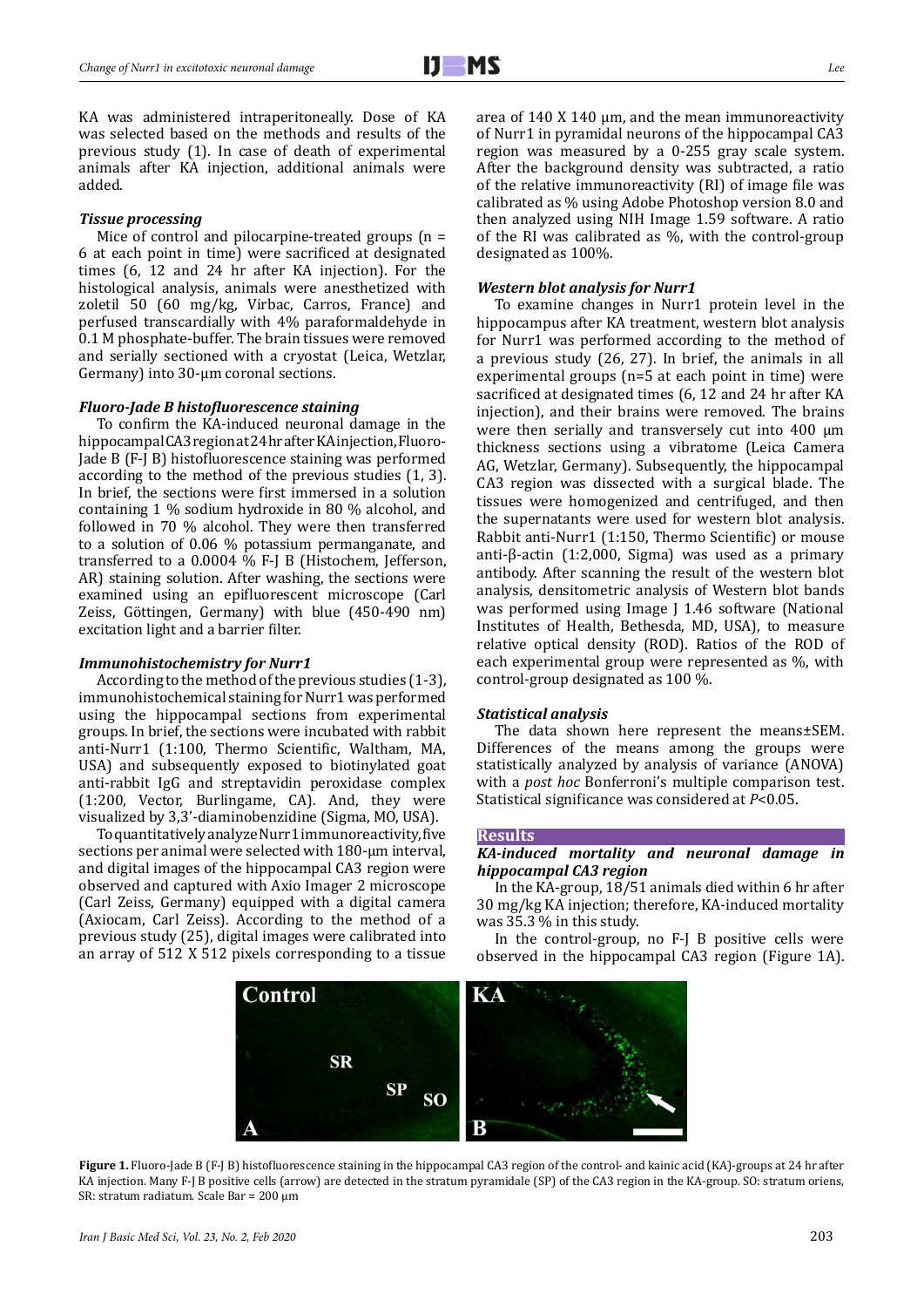

**Figure 2.** Nurr1 immunohistochemistry in the hippocampal CA3 region of the control- (A), kainic acid (KA)- (B-D) groups at 6 hr (B), 12 hr (C) and 24 hr (A, D) after KA injection. Nurr1 immunoreactivity is markedly increased at 6 hr and 12 hr after KA administration (asterisks), and then decreased in the hippocampal CA3 region of the KA-group. SO; stratum oriens, SP; stratum pyramidale, SR; stratum radiatum. Scale bar= 200 μm. E: Relative immunoreactivity (RI) as % of Nurr1 immunoreactivity in the pyramidal neurons of the hippocampal CA3 region in the control- and KA-groups (n=6 at each point in time, \**P*<0.05, significantly different from the control-group). Bars indicate the means±SEM

However, F-J B positive cells were markedly increased in the stratum pyramidale (SP) of the KA-group at 24 hr after KA injection (Figure 1B).

## *KA-induced alteration of Nurr1 immunoreactivity in hippocampal CA3 region*

In the control-group, Nurr1 immunoreactivity was well observed in the pyramidal neurons of the SP in the hippocampal CA3 region (Figure 2A and 2E). However, in the KA-group, Nurr1 immunoreactivity was significantly increased about two times in the SP of the hippocampal CA3 region at 6 hr and 12 hr after KA injection (Figure 2B, 2C and 2E). And then, Nurr1 immunoreactivity was markedly decreased at 24 hr after KA injection, when KA-induced neuronal damage occurred (Figure 2D and 2E).

## *KA-induced alteration of Nurr1 protein level*

From western blot analysis, we observed that the KA-induced changes in Nurr1 protein level in the hippocampus were similar to those observed in the immunohistochemical data. Nurr1 protein level was significantly increased at 6 hr and 12 hr after KA



**Figure 3.** Western blot analysis of Nurr1 (~70 kDa) in the hippocampal CA3 region of the control- and kainic acid (KA)-groups at 6, 12 and 24 hr after KA injection (n=5 at each point in time, \**P*<0.05, significantly different from the control-group). Bars indicate the means±SEM

injection and decreased at 24 hr after KA injection in the KA-group (Figure 3).

### **Discussion**

It has been known that Nurr1 mRNA levels are significantly increased in the hippocampal CA3 region of adult rat from 1 hr to 16 hr after KA injection, and then return to basal level at 30 and 120 hr after seizure onset (22). Findings have shown that prolonged Nurr1 expression is associated with neuronal vulnerability to the neurotoxic effect of KA (22). It was also reported that Nurr1 mRNA expression was highly induced in pyramidal neurons of the rat hippocampal CA3 region at 30 min and 2 hr after KA administration, and then induction of Nurr1 was gradually decreased at 6 and 24 hr following seizure onset (23). Also, induction of IEG, such as Nurr1, and preceding apoptotic cell death after KA injection might indicate that vulnerable neurons could not reenter cell cycle and that might contribute to neuronal death observed after KA administration (23). In addition, Miller *et al*. (24) reported that a substantial increase in Nurr1 protein expression was observed in the hippocampal CA3 region of the mouse hippocampus at 24 hr after exposure to the threshold seizurogenic as well as the sub-threshold dose of KA. In this study, both Nurr1 immunoreactivity and protein level in the hippocampal CA3 region were significantly increased at 6 and 12 hr after KA injection. This result is in line with the results of above-mentioned previous studies, although there are some differences in animal models and dose of KA (22-24). On the other hand, it has also been known that down-regulated Nurr1 expression contributed to neuronal degeneration, and that restoration of Nurr1 expression could decrease apoptotic neuronal death in the substantia nigra of the MPTP (1- methyl-4- phenyl-1,2,3,6- tetrahydropyridine) induced Parkinson's disease mouse model (28). In the present study, Nurr1 protein level was also significantly decreased at 24 hr after KA injection compared to that of the control-group. Therefore, taken together, it is likely that both the transient increase and the marked